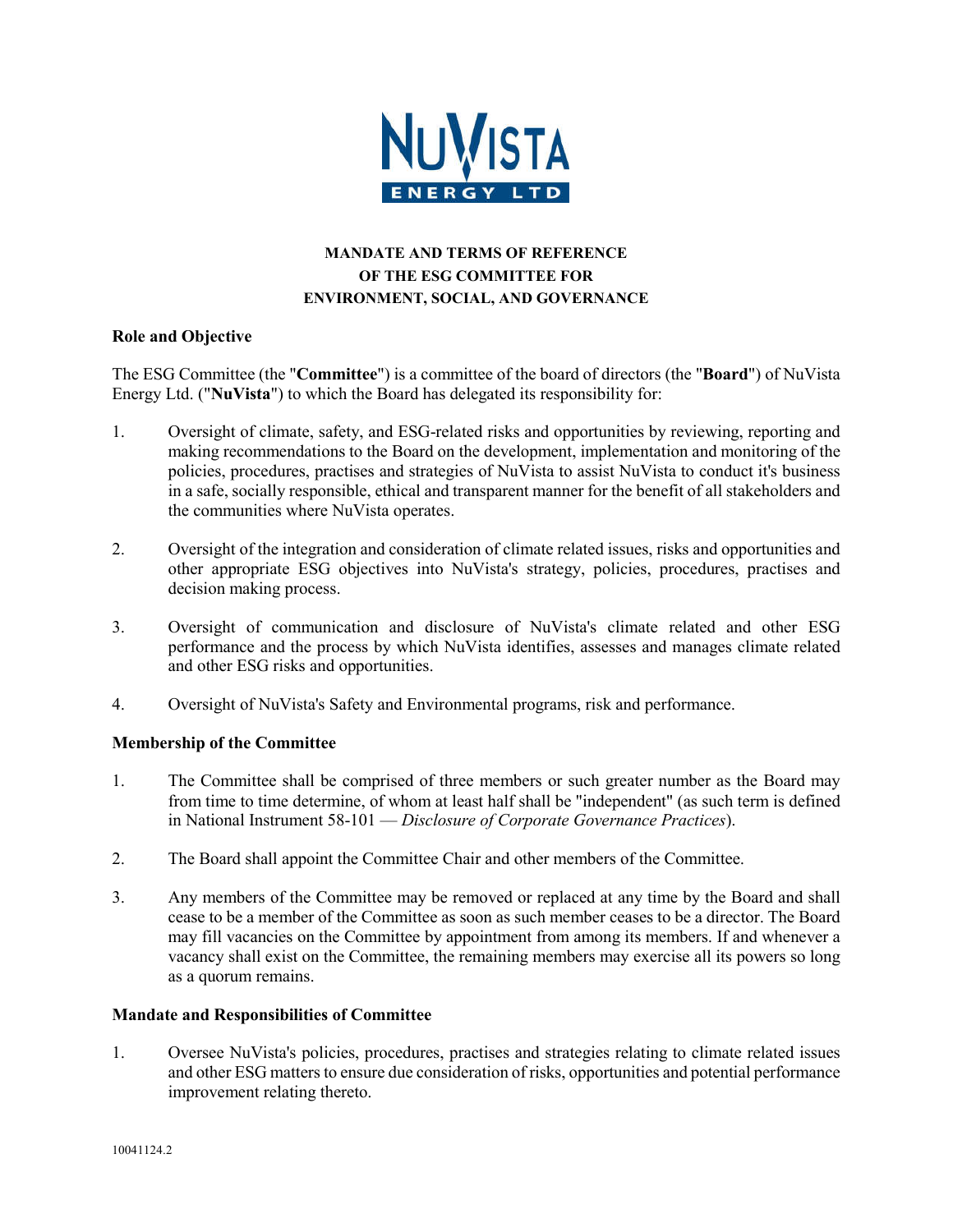- 2. Oversee NuVista's policies, procedures, practices and strategies relating to safety and NuVista's Health and Safety Management System (HSEMS) to ensure due consideration of risks, opportunities and potential performance improvement relating thereto.
- 3. Monitor NuVista's business to assist NuVista in conducting its business in a socially responsible, ethical and transparent manner that includes engagement, respect and support for the communities in which NuVista works.
- 4. Review and report to the Board with respect to the consideration and integration of climate related and ESG issues in the development of NuVista's business strategy and financial planning.
- 5. Receive periodic reports from management regarding NuVista's initiatives and opportunities to optimize its climate related and ESG performance including processes to reduce emissions and waste, reduce or substitute energy and water use, and minimize land disturbance.
- 6. Receive periodic reports from management relating to NuVista's Safety and Environmental performance versus established targets, with the goal of providing monitoring and oversight thereof.
- 7. Review NuVista's policies, programs and internal control systems with respect to environmental protection.
- 8. Review NuVista's policies and programs for achieving full and continuous compliance with engineering standards, codes, regulations and applicable laws relating to environmental protection.
- 9. Consider and review the setting and performance against appropriate targets, benchmarking, procedures and reporting methods used by NuVista to measure its climate, safety and other relevant ESG performance.
- 10. Review NuVista's enterprise risk management program relating to identifying, assessing and managing climate and ESG related risks, whether physical or transition related and in view of plausible future scenarios, and report to the Board.
- 11. Review NuVista's disclosure, reporting and external communication practices pertaining to climate and ESG issues, including but not limited to assessments of materiality, ESG Report development and approach to analogous disclosure and other written communication with stakeholders.
- 12. Review and report to the Board, with respect to environmental protection:
	- (a) On NuVista's performance and compliance with codes, standards, regulations and applicable laws.
	- (b) On emerging social, political and environmental trends, issues and regulations.
	- (c) The findings of any significant report by regulatory agencies, external environmental consultants or auditors concerning NuVista's performance and any necessary corrective measures taken to address issues and risks that have been identified by NuVista, external auditors or by regulatory agencies.